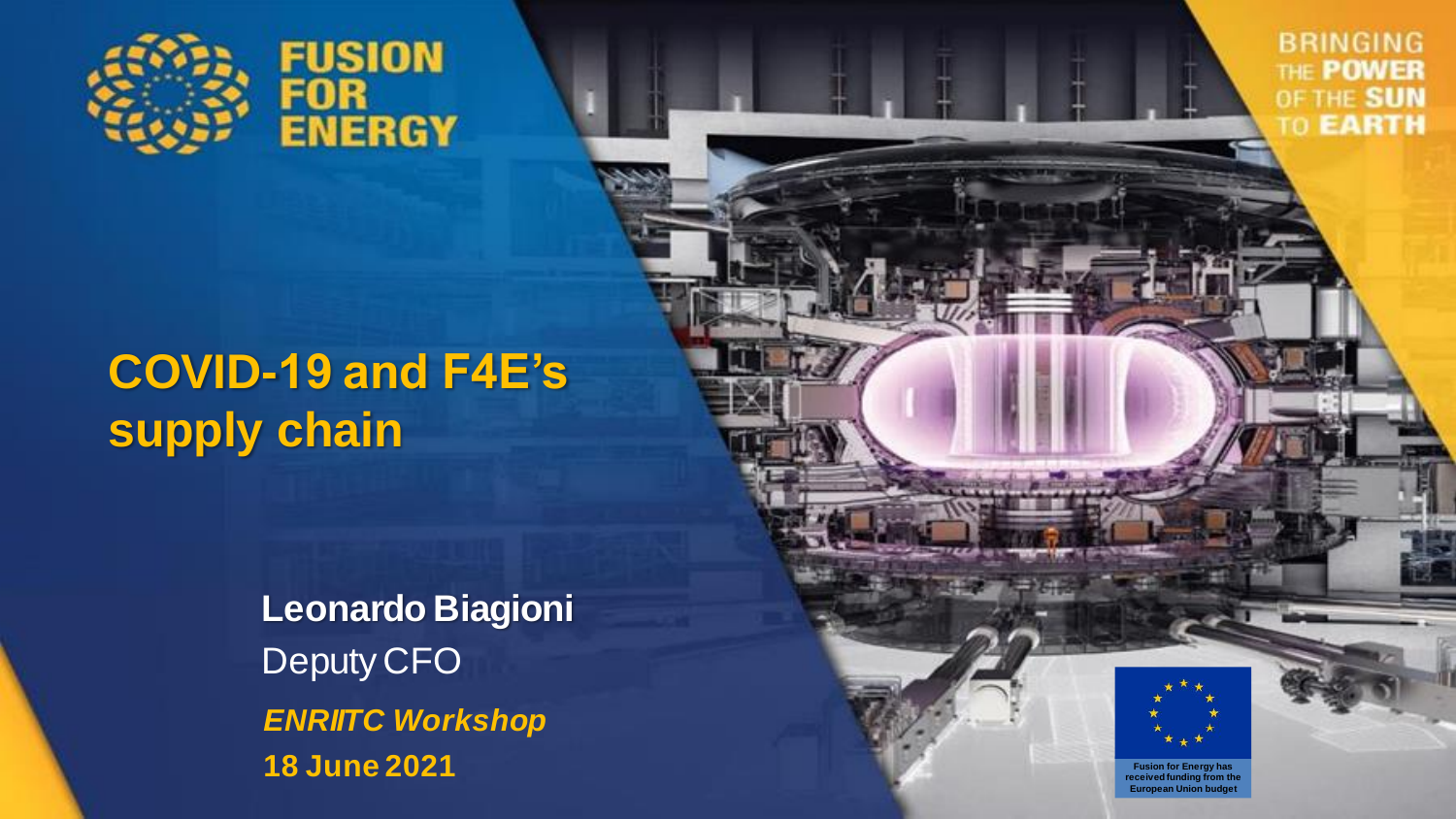

**Starting in April 2020 "make cash available, quickly":**

- **Reduce time to pay, from 45 days (obligation) to 30 days (target) – all contracts**
- **Suspend recovery of pre-financing during 2020-2021 (if possible) – upon contractor's request**
- **Renegotiate payment schedule, create additional intermediate payments (if possible) - upon contractor's request**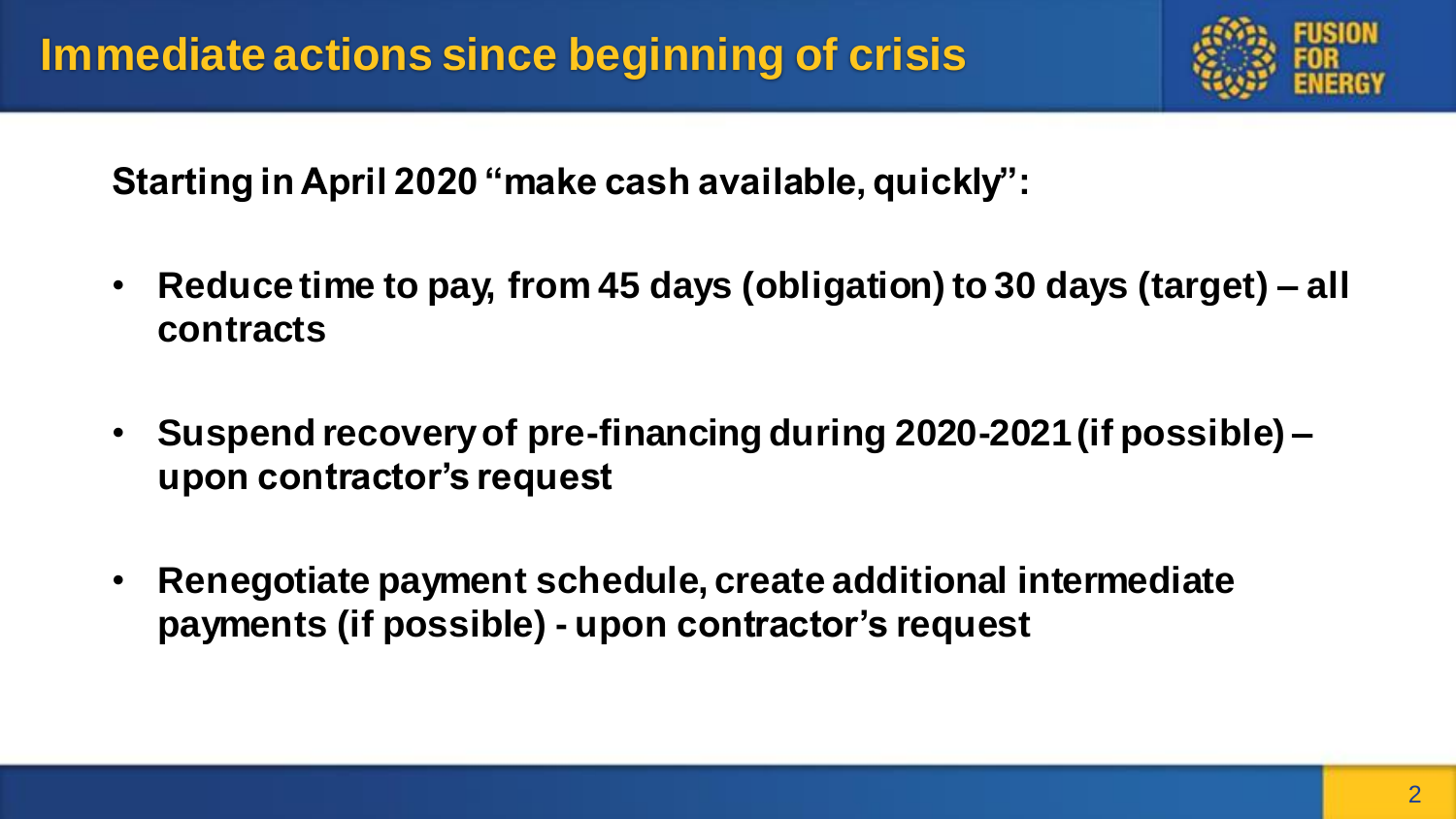

**Level 1: Additional costs incurred by contractors which are covered by existing contractual obligations**

• *Examples***: claims for Change in Law (FIDIC extension of time, costs for mandatory PPE, …)**

**Level 2: Additional support which F4E may provide to safeguard project milestones (schedule** *critical***)**

• *Examples***: incentive schemes, acceleration**

**Level 3: Additional support that F4E may provide to reinforce contractors and their supply chains (schedule** *not critical***)**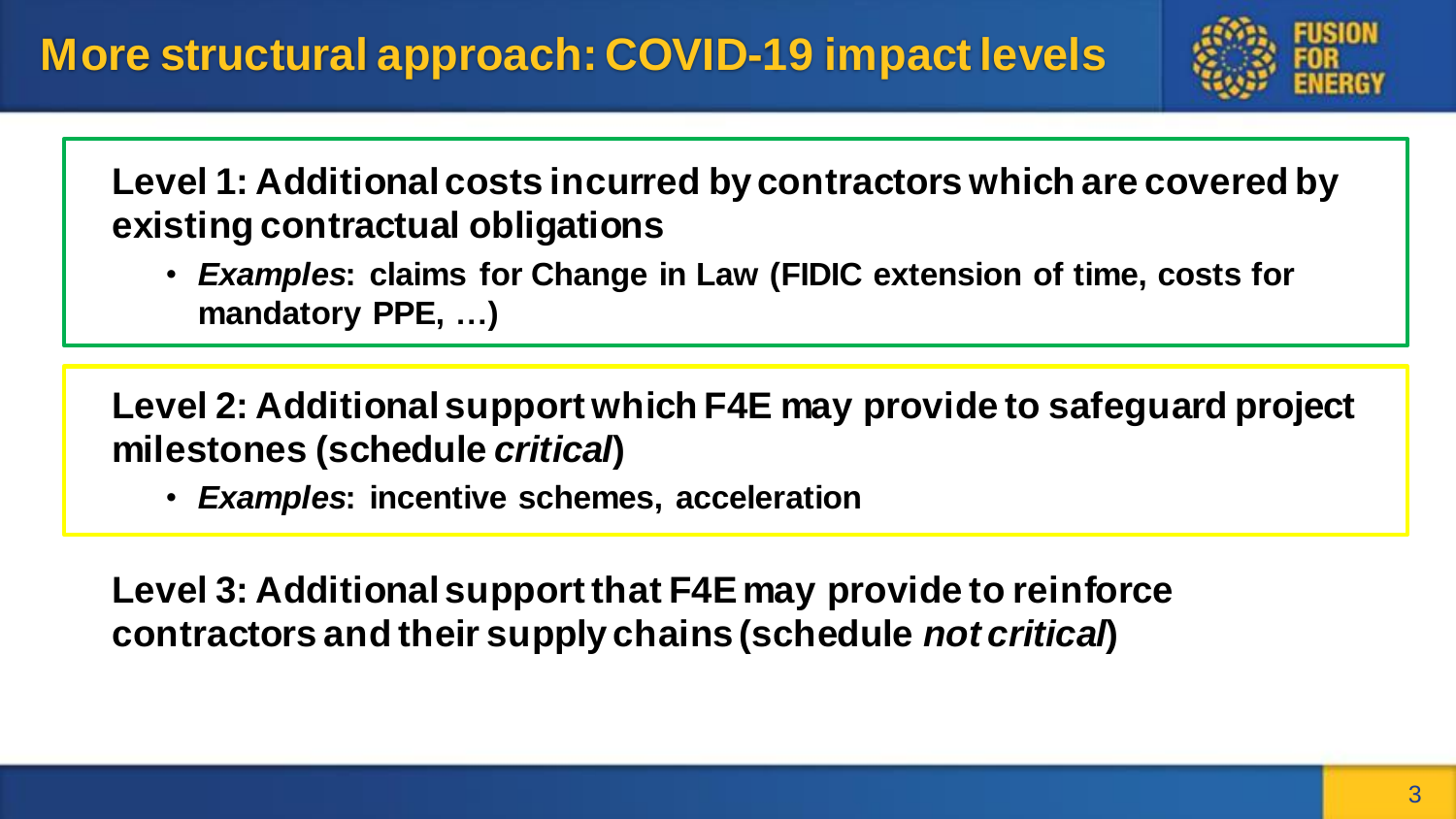#### **Impact evaluation: force majeure**



- COVID-19 per se does not constitute force majeure
- Case-by-case assessment is required
- No additional payment only due to force majeure

Exceptional events which:

- Are beyond a party's control and could not reasonably have been provided against
- Having arisen, could not reasonably have been avoided or overcome
- Not attributable to the other party

#### **FIDIC contracts Non-FIDIC contracts**

- Unforeseeable,
- Exceptional,
- Beyond the control of a party
- Prevent from performing

Mere circumstance that performance becomes more difficult not sufficient; impossibility must be interpreted in good faith

Force majeure affecting subcontractor's performance not automatically force majeure for the contractor

No additional payment by F4E

Non-invoking party may terminate for convenience after 84 days

Non-invoking party may gain right to terminate for convenience

Extension of time for completion; no delay damages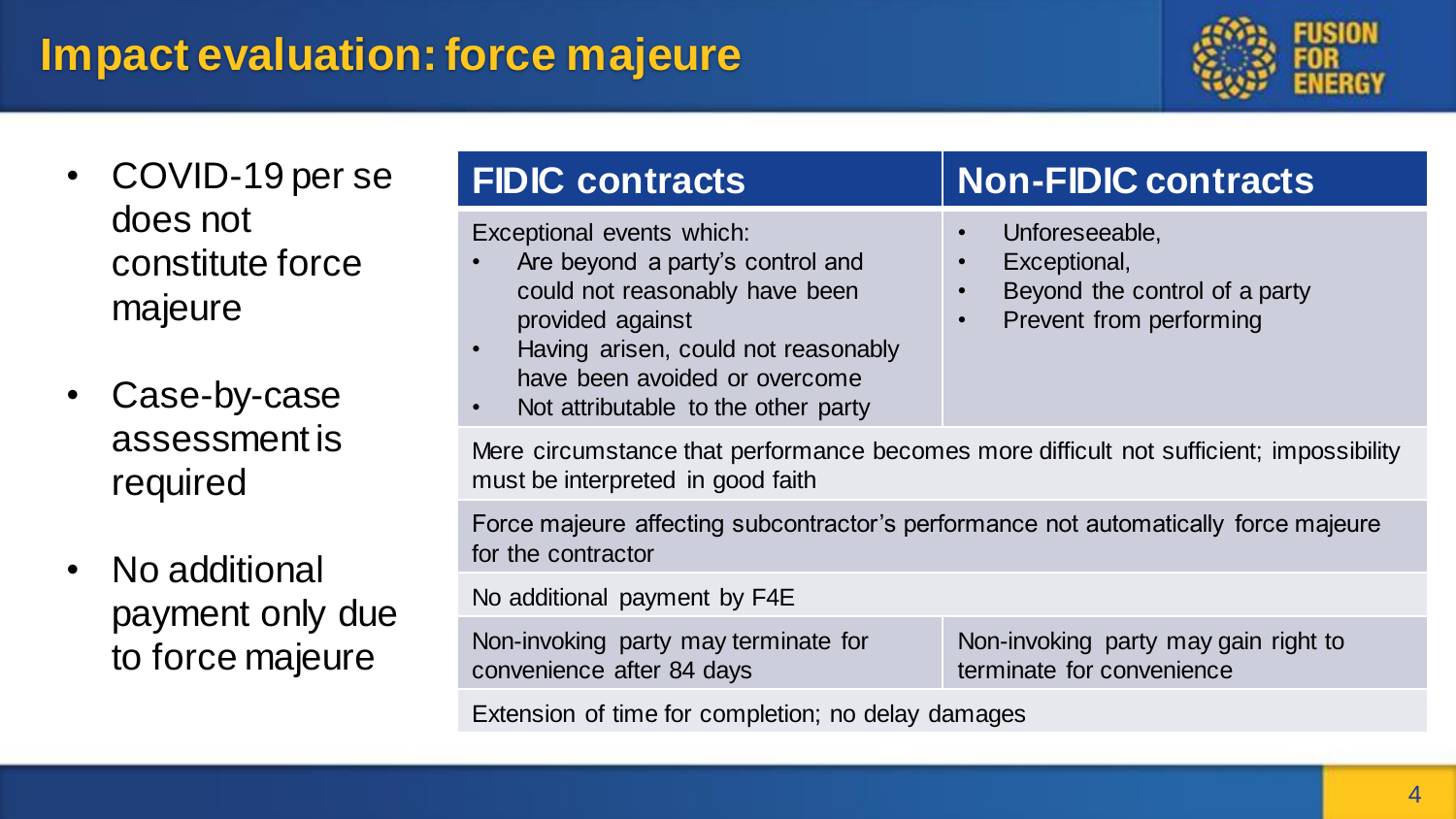#### **Impact evaluation: change in law**



- Member States introduced new laws obliging specific Health & Safety (H&S) measures
- ITER site remained open and onsite work could continue with these new obligatory H&S measures
- These H&S measures caused disruption of the work progress and delays

| <b>FIDIC contracts</b>                                                                                        | <b>Non-FIDIC contracts</b>                                                        |
|---------------------------------------------------------------------------------------------------------------|-----------------------------------------------------------------------------------|
| New or modified obligatory legal<br>requirements after contract signature                                     | Same, but except employment, social<br>and tax                                    |
| Causal link (contractor's performance is<br>affected)                                                         | Causal link                                                                       |
| Measurable difference between<br>planned and actual contractor's<br>performance caused by new<br>requirements | Subsidiarity (applies only if not covered<br>by other mechanisms of the contract) |
| If contractor already in delay when new<br>law kicks in, then no entitlement to<br>prolongation cost          |                                                                                   |
| Cost impact:<br>Actual costs + profit + extension of time                                                     | Cost impact:<br><b>Actual costs</b>                                               |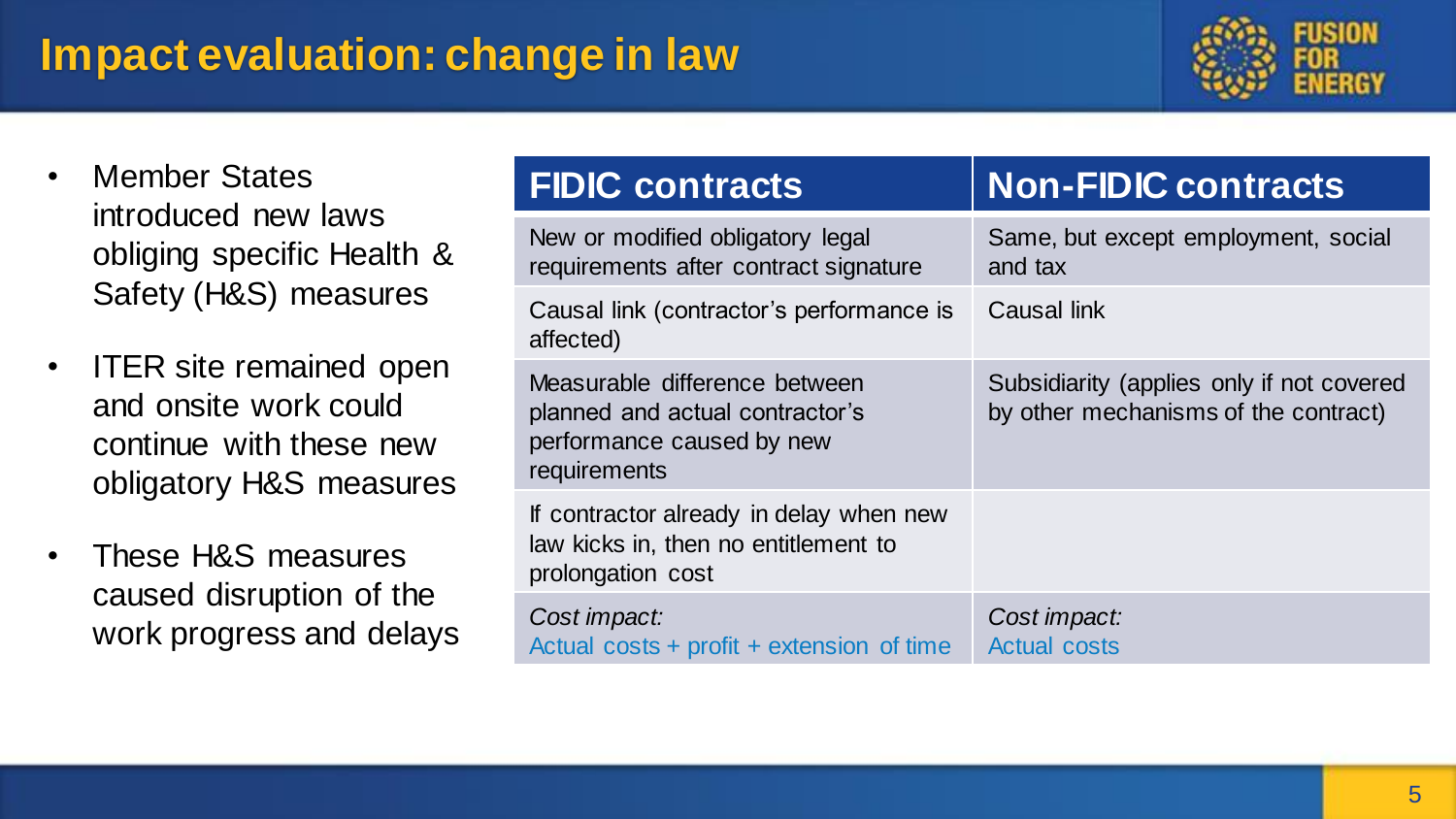#### **Impact evaluation: change in law**



|                                           | <b>Examples</b>                                                                                                                        | <b>Applicable to</b><br><b>FIDIC</b> | <b>Applicable to</b><br><b>Non-FIDIC</b> |  |
|-------------------------------------------|----------------------------------------------------------------------------------------------------------------------------------------|--------------------------------------|------------------------------------------|--|
| Direct expenditure for<br>safety measures | PPE, gels, extra on-site cleaning<br>and office re-arrangement                                                                         | <b>Yes</b>                           | <b>Yes</b>                               |  |
| Past work slowing/loss of<br>productivity | Salary costs for employees who<br>could not work effectively, base<br>$salary* + allowances$                                           | Yes**                                | Yes**                                    |  |
| Future work loss of<br>productivity       | On-site circulation constraints,<br>hygienic measures, additional H&S<br>Translates to additional manpower<br>needed to complete works | Yes**                                | Case by case                             |  |
| Fixed costs for delay<br>and prolongation | Management/head-office costs*,<br>site infrastructure costs, crane &<br>vehicle rental                                                 | $Yes**$                              | Case by case                             |  |

*\*In red: this item may be partially reimbursed by Member State through national support measures (more info later) \*\*Under certain conditions*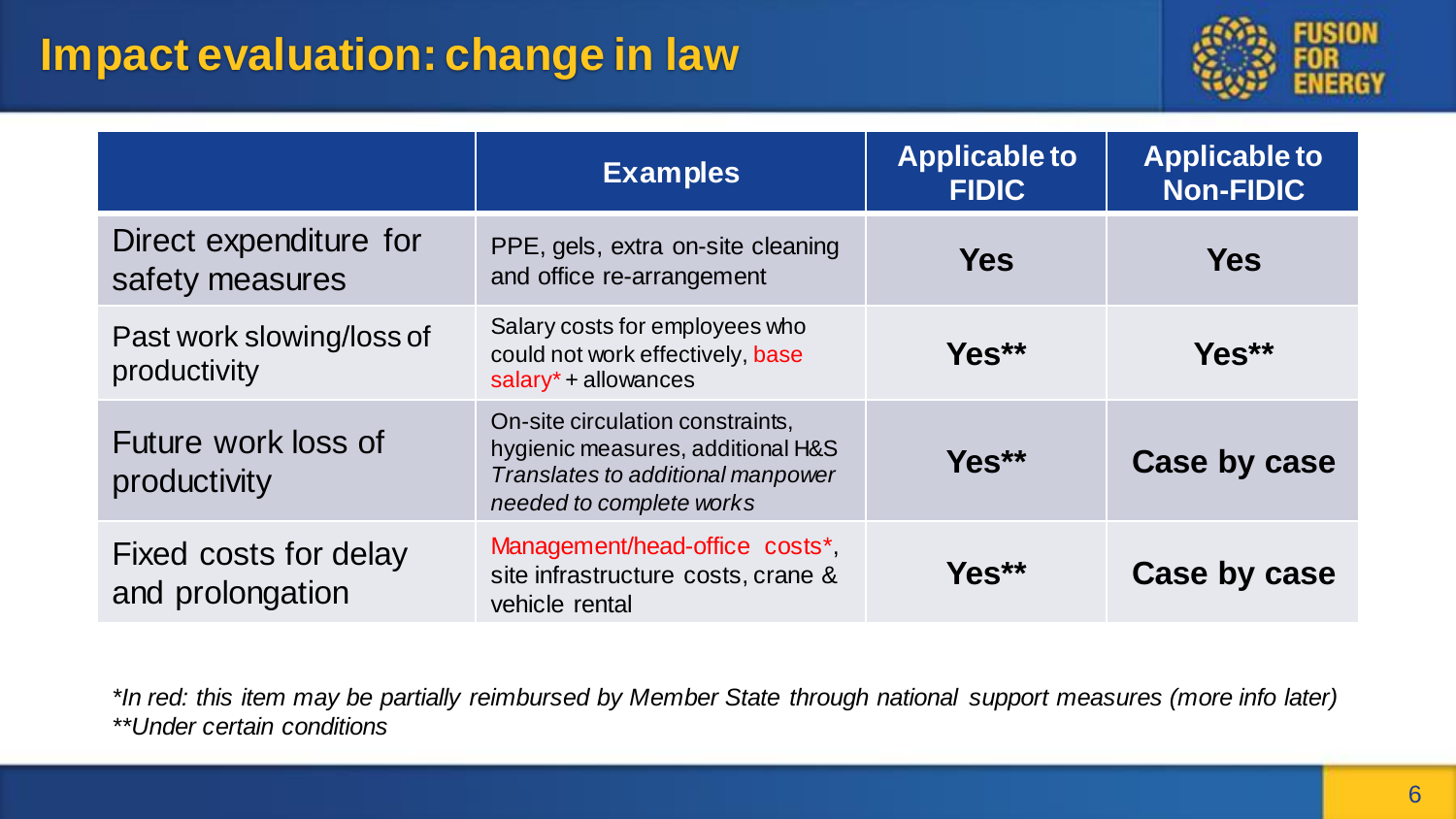#### **Impact evaluation: national support**



- **Case by case evaluation by contractors (request or not) and by MS (accept or not) – many conditions, no general rule**
- **Examples:**

| <b>Member State</b>                                            | <b>Measure</b>               | <b>Contribution</b>         | <b>Duration</b>  |  |
|----------------------------------------------------------------|------------------------------|-----------------------------|------------------|--|
| <b>France</b>                                                  | Chomage partiel              | Up to 70% gross base salary | 1000 hr/employee |  |
|                                                                | Chomage total                | Up to 70% gross base salary | 12-36 months     |  |
| <b>Italy</b>                                                   | Cassa integrazione in deroga | Up to 80% gross salary      | 18 weeks         |  |
| Expediente de Regulacion<br><b>Spain</b><br>Temporal de Empleo |                              | Up to 70% gross base salary | 6 months         |  |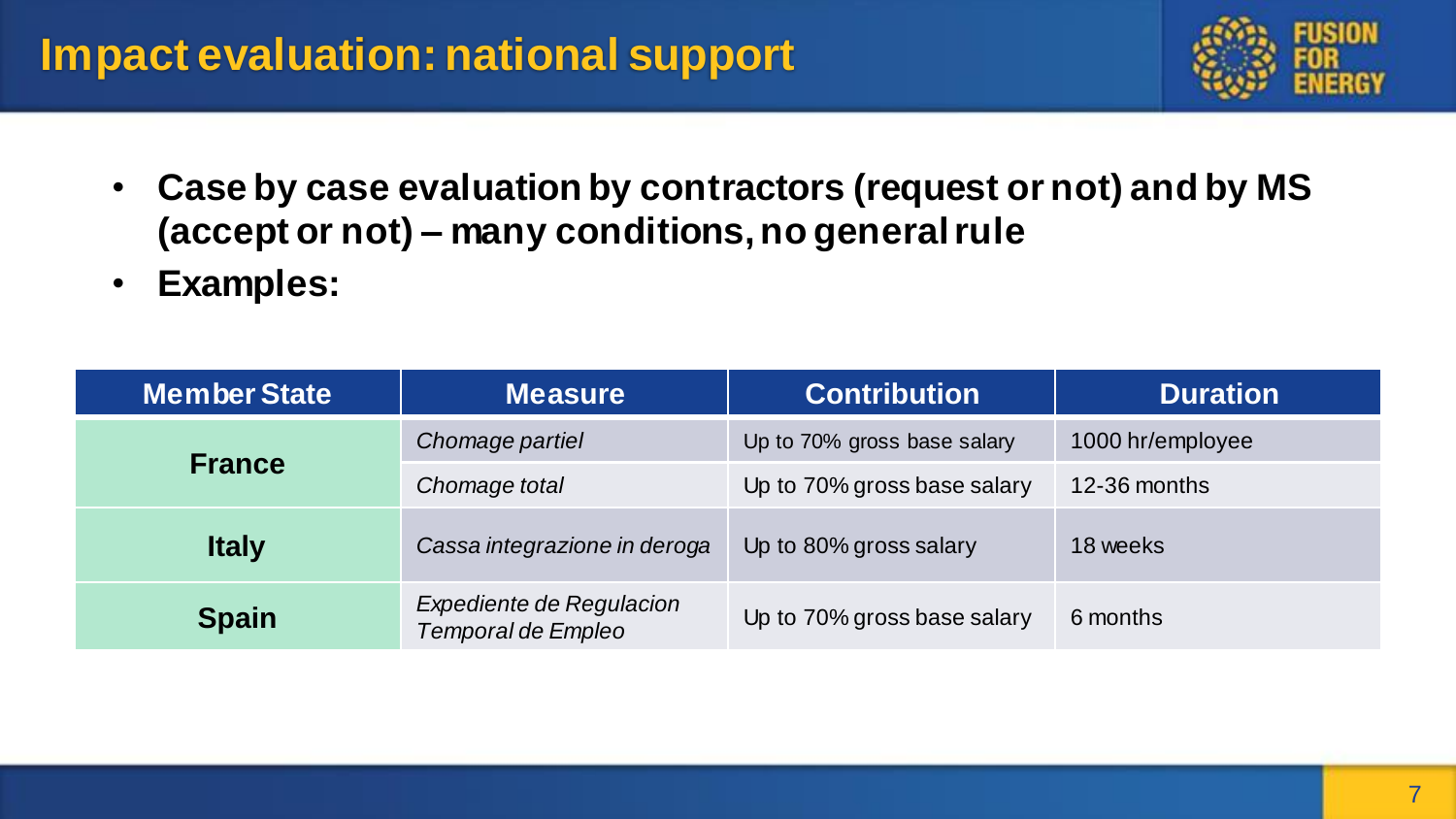### **Impact evaluation: example Tokamak Complex construction contracts**



|                                           | <b>Notes</b>                                                                                                                                                          |
|-------------------------------------------|-----------------------------------------------------------------------------------------------------------------------------------------------------------------------|
| 1) Direct expenditure for safety measures | Cost before 31/05/2020: actual incurred, supported by invoices<br>Cost after 31/05/2020: estimated on the basis of previous incurred, up to<br>end-2021.              |
| 2) Work slow down                         | Delta planned vs actual March to May 2020, costs incurred net of what<br>actually covered through chomage partiel. Extra allowances (housing,<br>travel) not covered. |
| 3) Loss of productivity for future works  | 78 min/day claimed, i.e. 16.25% increase in resources needed, applied<br>to work until end-2021.                                                                      |
| 4) Fixed costs for delay and prolongation | Delays in work completion due to $(2)$ and $(3)$                                                                                                                      |
| 5) Head-office overheads                  | Coefficient applied to (1) to (4)                                                                                                                                     |
| 6) Additional logistics                   | Change of storage areas                                                                                                                                               |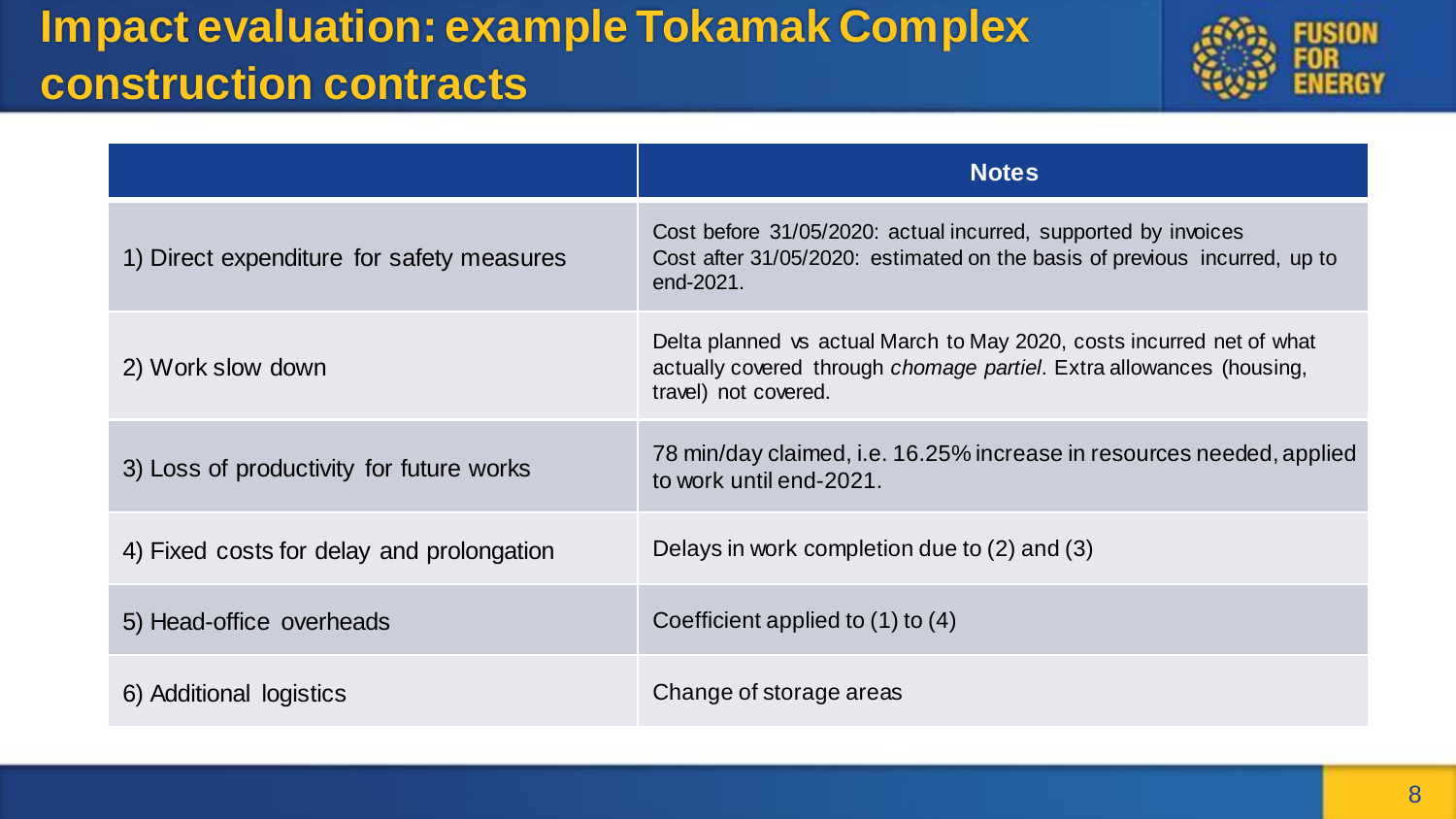#### **Impact evaluation: totals**



|                   | <b>April 21 estimate</b>                           |                                                                   |     | <b>September</b><br>estimate | <b>June 20</b><br>estimate   | <b>April 20</b><br>estimate  |                       |
|-------------------|----------------------------------------------------|-------------------------------------------------------------------|-----|------------------------------|------------------------------|------------------------------|-----------------------|
|                   | <b>EAC</b><br>base<br>(MEUR<br>$2008$ <sup>*</sup> | $EAC$ risks<br>(MEUR 2008)<br>Residual<br>risk **<br>Acceleration |     | <b>EAC</b><br>(MEUR<br>2008) | <b>EAC</b><br>(MEUR<br>2008) | <b>EAC</b><br>(MEUR<br>2008) | EAC<br>(MEUR<br>2008) |
| <b>Scenario 1</b> | 34.9                                               | 12.3                                                              | 0.0 | 47.2                         | 53.7                         | 55.7                         | 65.1                  |
| <b>Scenario 2</b> | 0.0                                                | 0.0                                                               | 0.0 | 0.0                          | 3.9                          | 13.7                         | 17.9                  |
| total             | 34.9                                               | 12.3                                                              | 0.0 | 47.2                         | 57.6                         | 69.4                         | 83.0                  |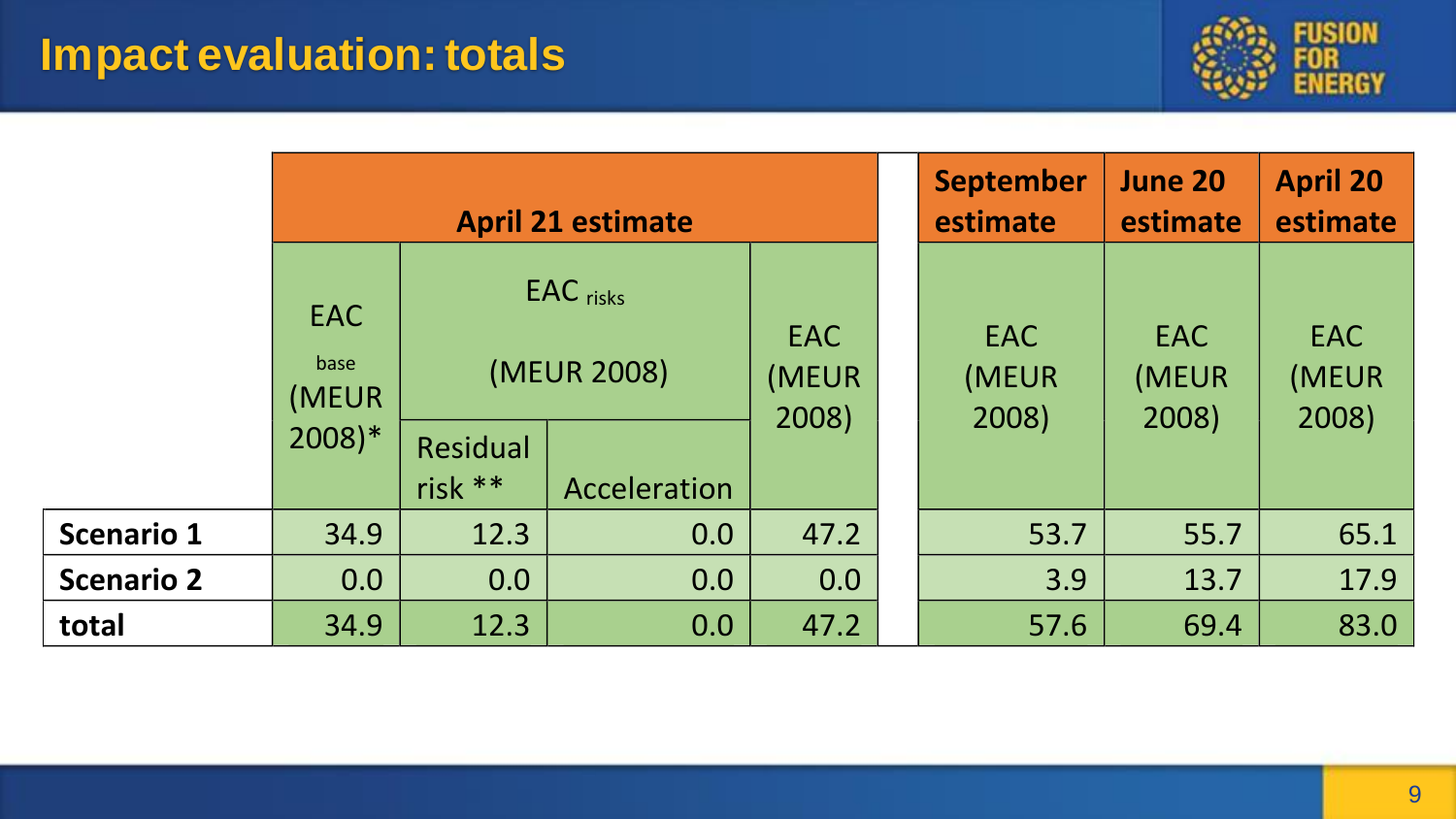### **Risk of supplier default**



- **F4E's average contractor default risk (Moody's data)**
	- **1.97 MEUR/year**
- **Probability of default in 2021 up to:**

**5.6% for large company 13.2% for SME** 

- **Additional COVID risk:**
	- **5.6 MEUR for 2020-2023**